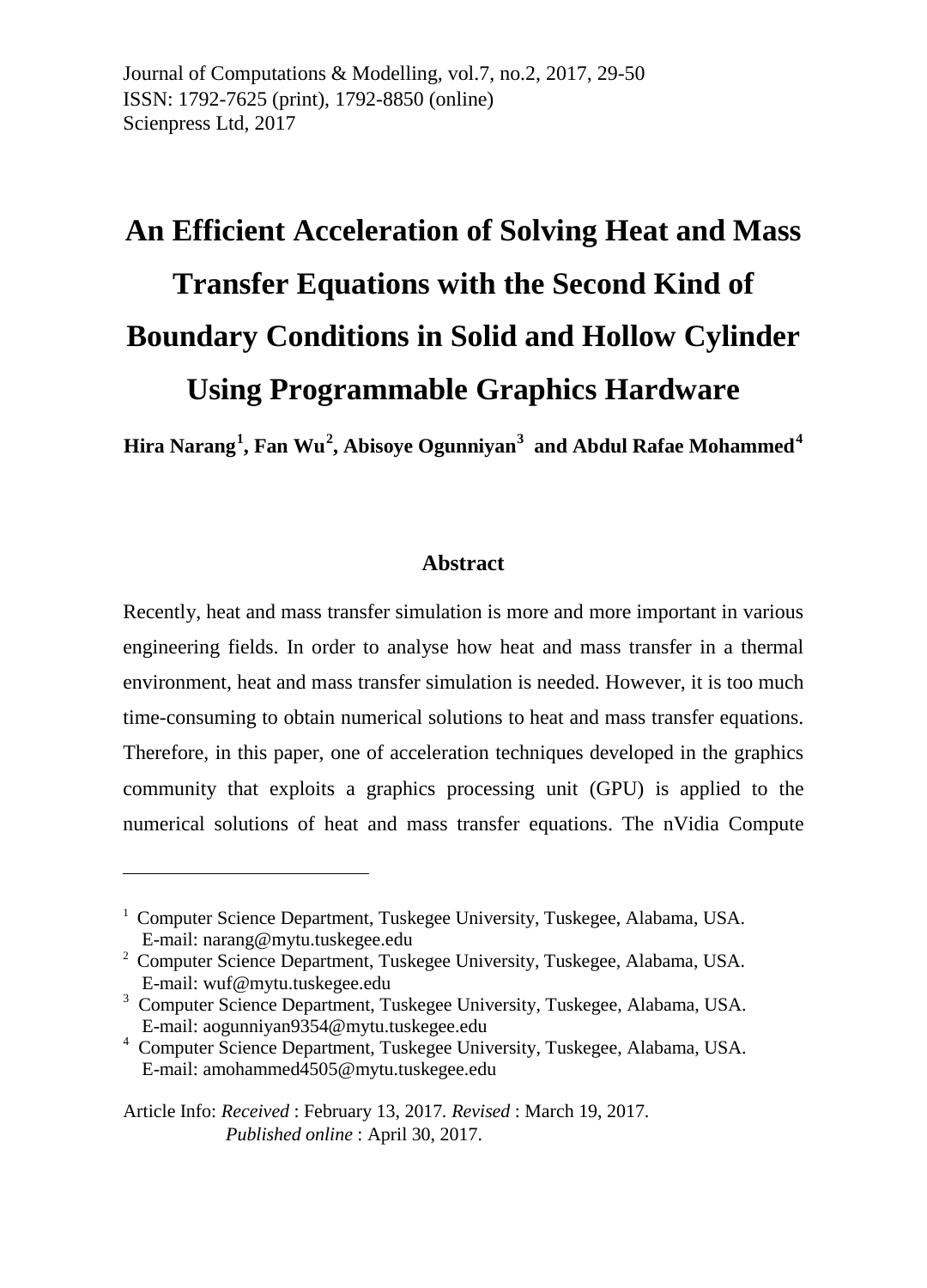Unified Device Architecture (CUDA) programming model provides a straightforward means of describing inherently parallel computations. This paper improves the performance of solving heat and mass transfer equations over solid and hollow capillary porous cylinder with the second kind of boundary conditions numerically running on GPU. Heat and mass transfer simulation using the novel CUDA platform on nVidia Quadro FX 4800 is implemented. Our experimental results clearly show that GPU can accurately perform heat and mass transfer simulation. GPU can significantly accelerate the performance with the maximum observed speedups 10 times. Therefore, the GPU is a good approach to accelerate the heat and mass transfer simulation.

#### **Mathematics Subject Classification:** 68U20; 65Y05

**Keywords:** Numerical Solution; Heat and Mass Transfer; General Purpose Graphics Processing Unit; CUDA

# **1 Introduction**

During the last half century, many scientists and engineers working in Heat and Mass Transfer processes have put lots of efforts in finding solutions both analytically/numerically, and experimentally. To precisely analyze physical behaviors of heat and mass environment, to simulate several heat and mass transfer phenomena such as heat conduction, convection, and radiation are very important. A heat transfer simulation is accomplished by utilizing parallel computer resources to simulate such heat and mass transfer phenomena. With the helps from computer, initially the sequential solutions were found, and later when high-end computers became available, fast solutions were obtained to heat and mass transfer problems. However, the heat and mass transfer simulation requires much more computing resources than the other simulations. Therefore,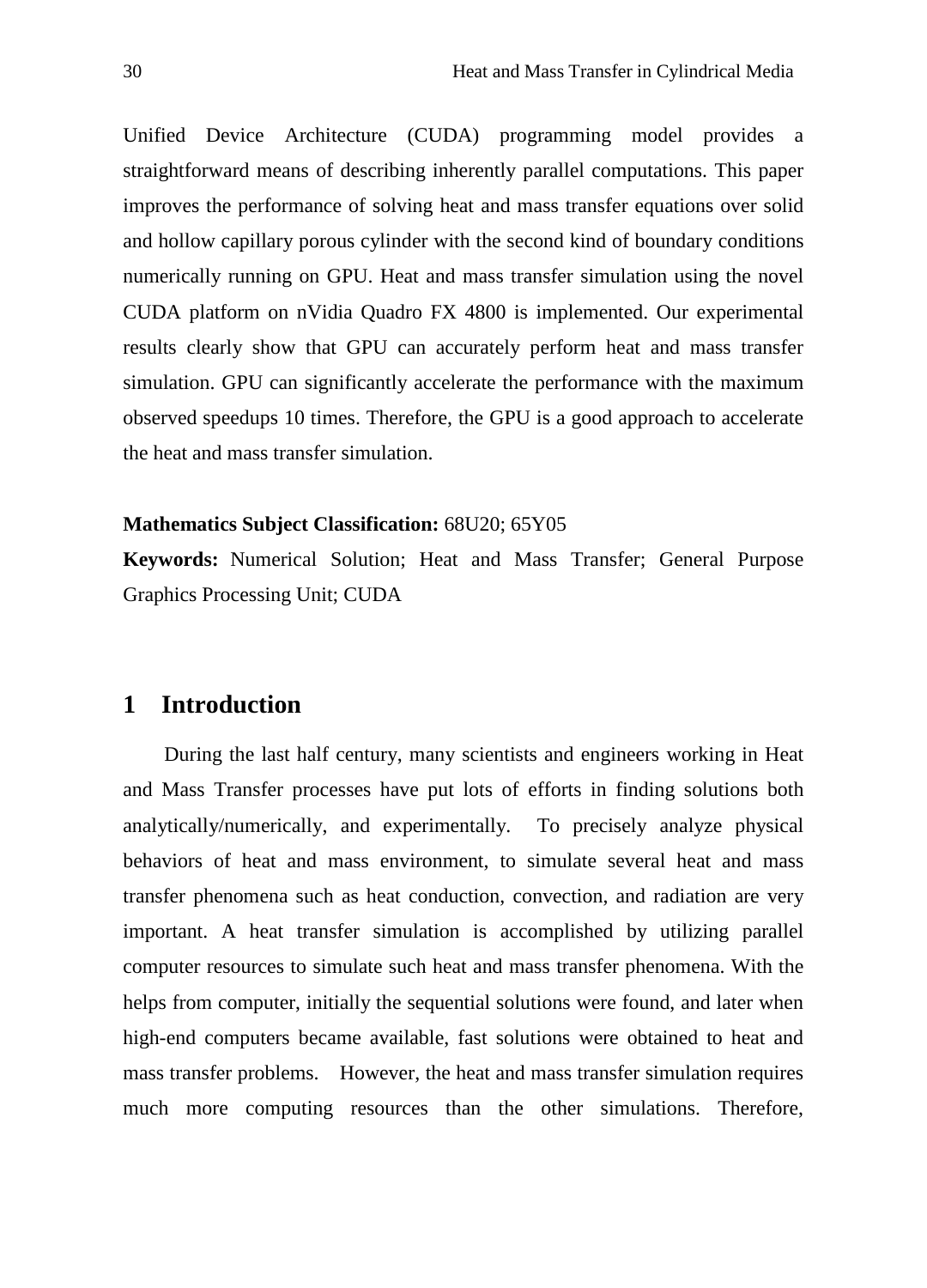acceleration of this simulation is very essential to implement a practical big data size heat and mass transfer simulation.

This paper utilizes the parallel computing power of GPUs to speed up the heat and mass transfer simulation. GPUs are very efficient considering theoretical peak floating-point operation rates [1]. Therefore, comparing with super-computer, GPUs is a powerful co-processor on a common PC which is ready to simulate a large-scale heat and mass transfer at a less resources. The GPU has several advantages over CPU architectures, such as highly parallel, computation intensive workloads, including higher bandwidth, higher floating-point throughput. The GPU can be an attractive alternative to clusters or super-computer in high performance computing areas.

CUDA [2] by nVidia already proved its effort to develop both programming and memory models. CUDA is a new parallel, C-like language programming Application program interface (API), which bypasses the rendering interface and avoids the difficulties from using GPGPU. Parallel computations are expressed as general-purpose, C-like language kernels operating in parallel over all the points in an application.

This paper develops the numerical solutions to Two-point Initial-Boundary Value Problems (TIBVP) of Heat and Mass with the second kind of boundary conditions in solid and hollow capillary porous cylinder. These problems can be found some applications in drying processes, space science, absorption of nutrients, transpiration cooling of space vehicles at re-entry phase, and many other scientific and engineering problems. Although some traditional approaches of parallel processing to the solutions of some of these problems have been investigated, no one seems to have explored the high-performance computing solutions to heat and mass transfer problems with compact multi-processing capabilities of GPU, which integrates multi-processors on a chip. With the advantages of this compact technology, we developed algorithms to find the solution of TIBVP with the second kind of boundary conditions and compare with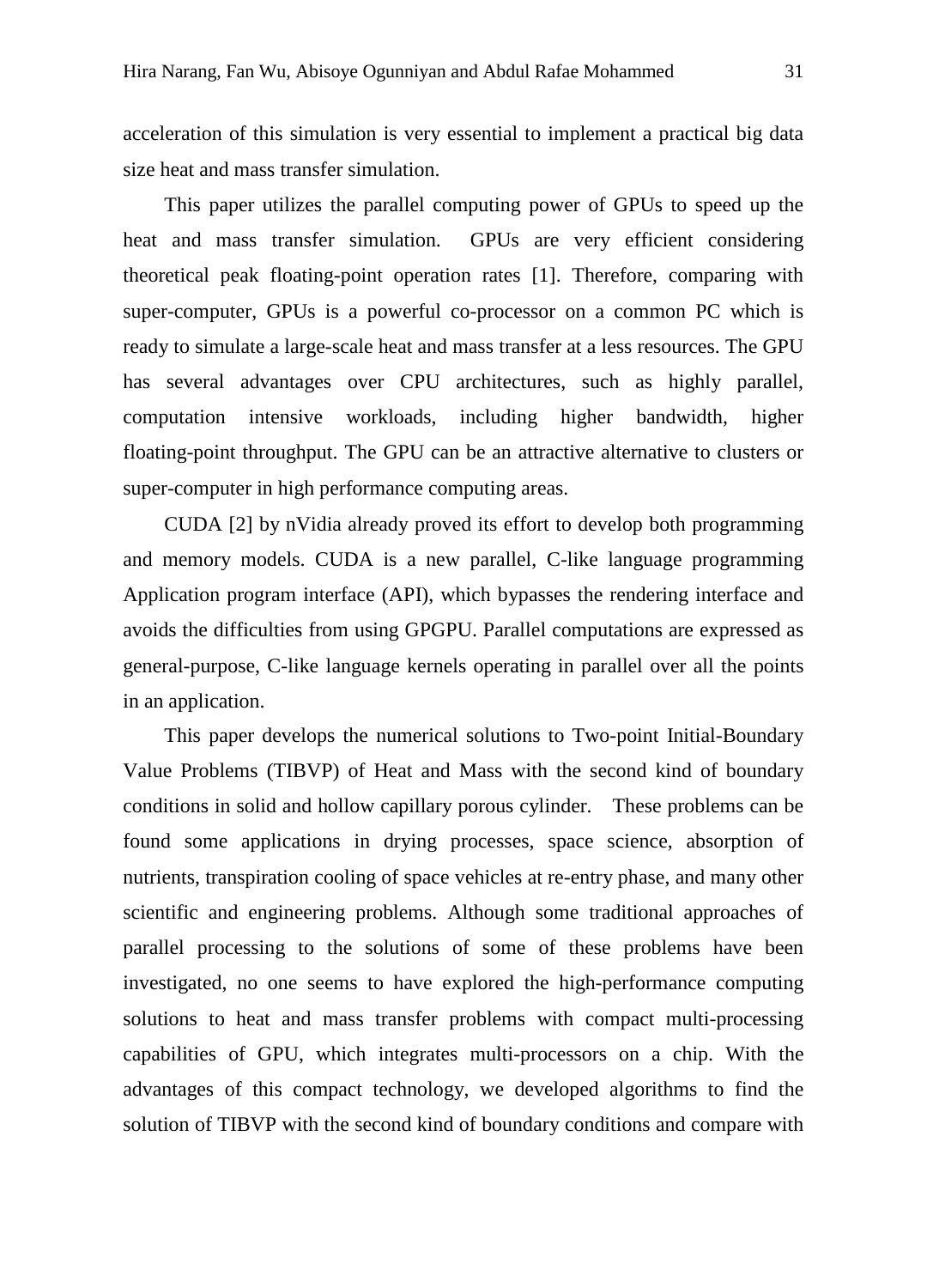some existing solutions to the same problems. All of our experimental results show significant performance speedups. The maximum observed speedups are about 10 times.

The rest of the paper is organized as follow: Section II briefly introduces some closely related work; Section III describes the basic information on GPU and CUDA; Section IV presents the mathematical model of heat and mass transfer and numerical solutions to heat and mass transfer equations; Section V presents our experimental results; And Section VI concludes this paper and give some possible future work directions.

#### **2 Related Work**

The simulation of heat and mass transfer has been a very hot topic for many years. And there is lots of work related to this field, such as fluid and air flow simulation. We just refer to some most recent work close to this field here.

Soviet Union was in the fore-front for exploring the coupled Heat and Mass Transfer in Porous media, and major advances were made at Heat and Mass Transfer Institute at Minsk, BSSR. Later England and India took the lead and made further contributions for analytical and numerical solutions to certain problems. Narang [4-9] explored the wavelet solutions to heat and mass transfer equations and Ambethkar [10] explored the numerical solutions to some of these problems.

Krüger et al. [11] computed the basic linear algebra problems with the feathers of programmability of fragments on GPU, and further computed the 2D wavelets equations and NSEs on GPU. Bolz et al. [12] matched the sparse matrix into textures on GPU, and utilized the multigrid method to solve the fluid problem. In the meantime, Goodnight et al. [13] used the multigrid method to solve the boundary value problems on GPU. Harris [14, 15] solved the PDEs of dynamic fluid motion to get cloud animation.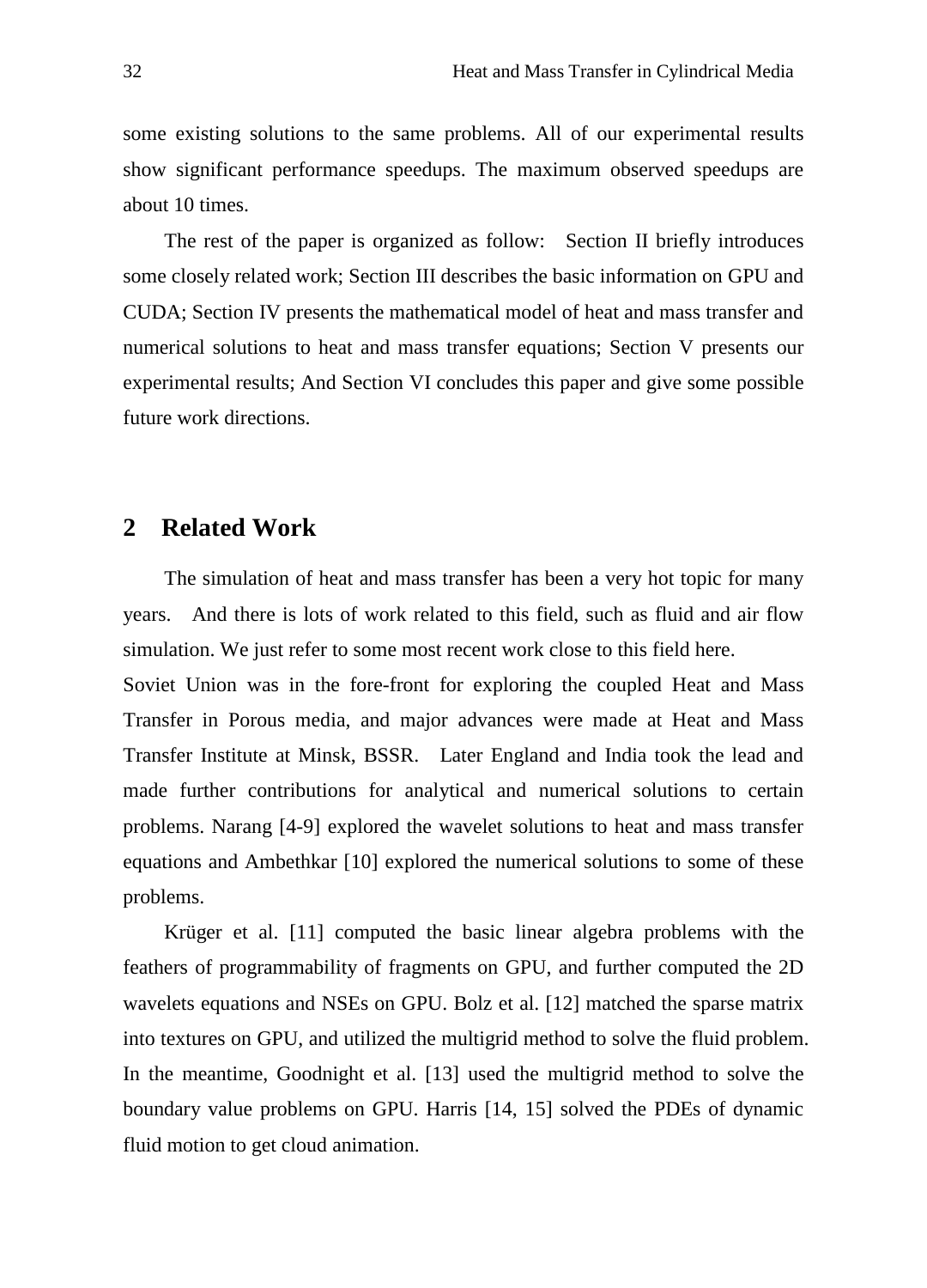GPU is also used to solve other kinds of PDEs by other researchers. Kim et al. [16] solved the crystal formation equations on GPU. Lefohn et al. [17] matched the level-set iso surface data into a dynamic sparse texture format. Another creative usage was to pack the information of the next active tiles into a vector message, which was used to control the vertices and texture coordinates needed to send from CPU to GPU. To learn more applications about general-purpose computations GPU, more information can be found from here [18].

#### **2.1 An Overview of Cuda Architecture**

The GPU that we have used in our implementations is nVidia's Quadro FX 4800, which is DirectX 10 compliant. It is one of nVidia's fastest processors that support the CUDA API and as such all implementations using this API are forward compatible with newer CUDA compliant devices. All CUDA compatible devices support 32-bit integer processing. An important consideration for GPU performance is its level of occupancy. Occupancy refers to the number of threads available for execution at any one time.



Figure 1: GPU Memory Architecture [2]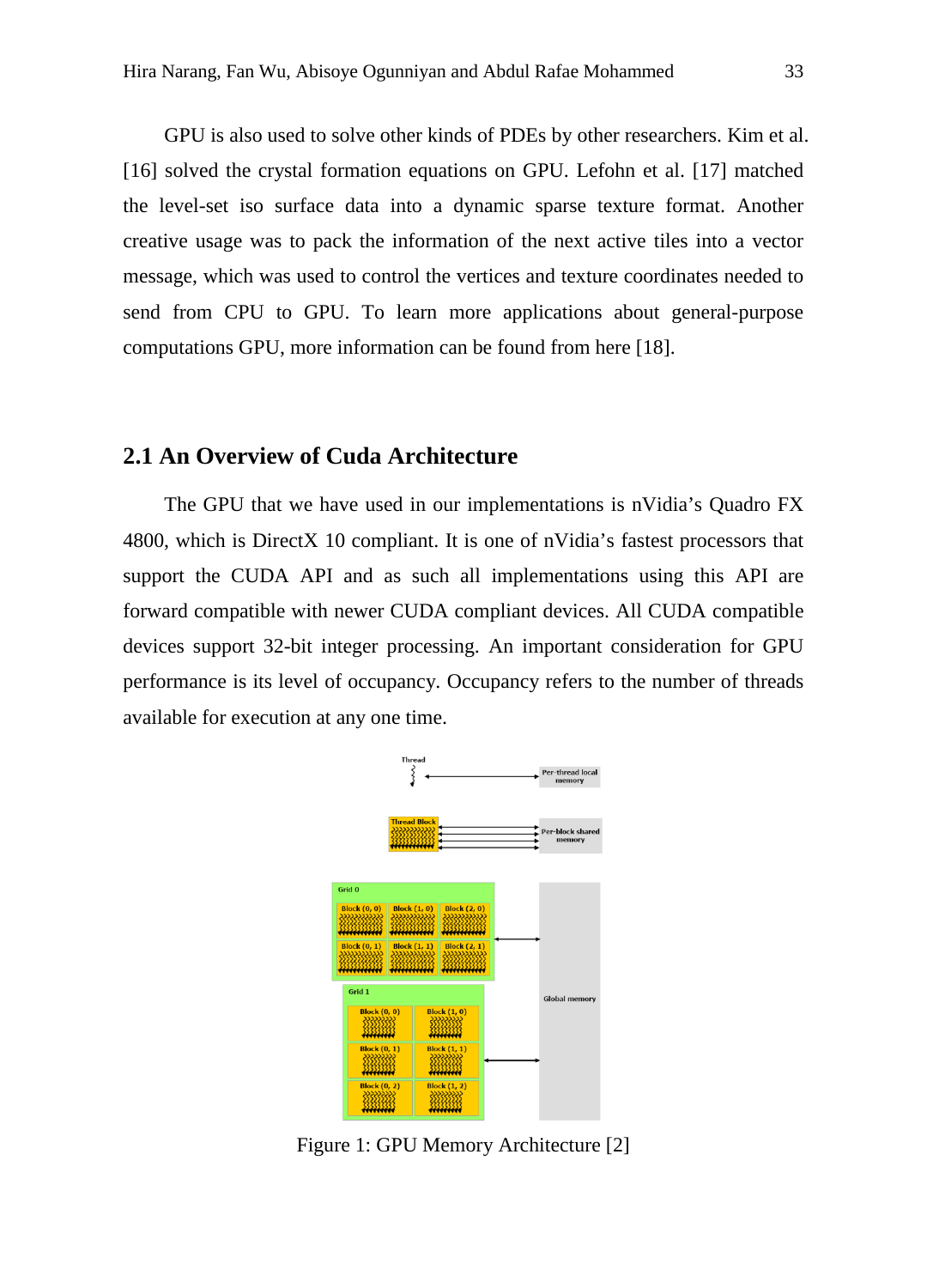It is normally desirable to have a high level of occupancy as it facilitates the hiding of memory latency. The GPU memory architecture is shown in Figure 1.

# **2.2 Mathematical Model and Numerical Solutions of Heat and Mass Transfer**

#### **2.2.1 Mathematical Model**

Consider the Heat and Mass Transfer through a porous cylinder with boundary conditions of the second kind. Let the z-axis be directed upward along the cylinder and the r-axis radius of the cylinder. Let u and v be the velocity components along the z- and r- axes respectively. Then the heat and mass transfer equations in the Boussinesq's approximation, are:

$$
\frac{\partial T}{\partial t} = \mathbf{k}_1 \left( \frac{\partial^2 T}{\partial r^2} + \frac{1}{r} \frac{\partial T}{\partial r} + \frac{\partial^2 T}{\partial z^2} \right) + \mathbf{k}_2 \left( \frac{\partial C}{\partial t} \right) \tag{1}
$$

$$
\frac{\partial C}{\partial t} = \mathbf{k}_3 \left( \frac{\partial^2 C}{\partial r^2} + \frac{1}{r} \frac{\partial C}{\partial r} + \frac{\partial^2 C}{\partial z^2} \right) + \mathbf{k}_4 \left( \frac{\partial^2 T}{\partial r^2} + \frac{1}{r} \frac{\partial T}{\partial r} + \frac{\partial^2 T}{\partial z^2} \right) \tag{2}
$$

 $0 < z < \infty$ ,  $a < r < b^*$ ,  $t > 0$   $*_a = 0$ ,  $b = \infty$  for solid cylinder.

*Initial Conditions* 

$$
T(r, z, o) = 1
$$
  
\n
$$
C(r, z, o) = 0
$$
\n(3)

*Boundary Conditions*

$$
T(r, o, t) = T_0 = 1
$$
  
\n
$$
C(r, z, o) = C_0 = 0
$$
\n(4)

$$
\frac{\partial T(a,z,t)}{\partial X} = T_a = 0.001
$$
\n
$$
\frac{\partial T(b,z,t)}{\partial X} = T_b = 0.00015
$$
\n(5a)\n
$$
\frac{\partial C(b,z,t)}{\partial X} = T_b = 0.00015
$$
\n(5b)\n
$$
\frac{\partial C(b,z,t)}{\partial X} = C_b = 0.00015
$$

$$
T(r, \infty, t) = T_{\infty} = 0
$$
  
\n
$$
C(r, \infty, o) = C_{\infty} = 1
$$
\n(6)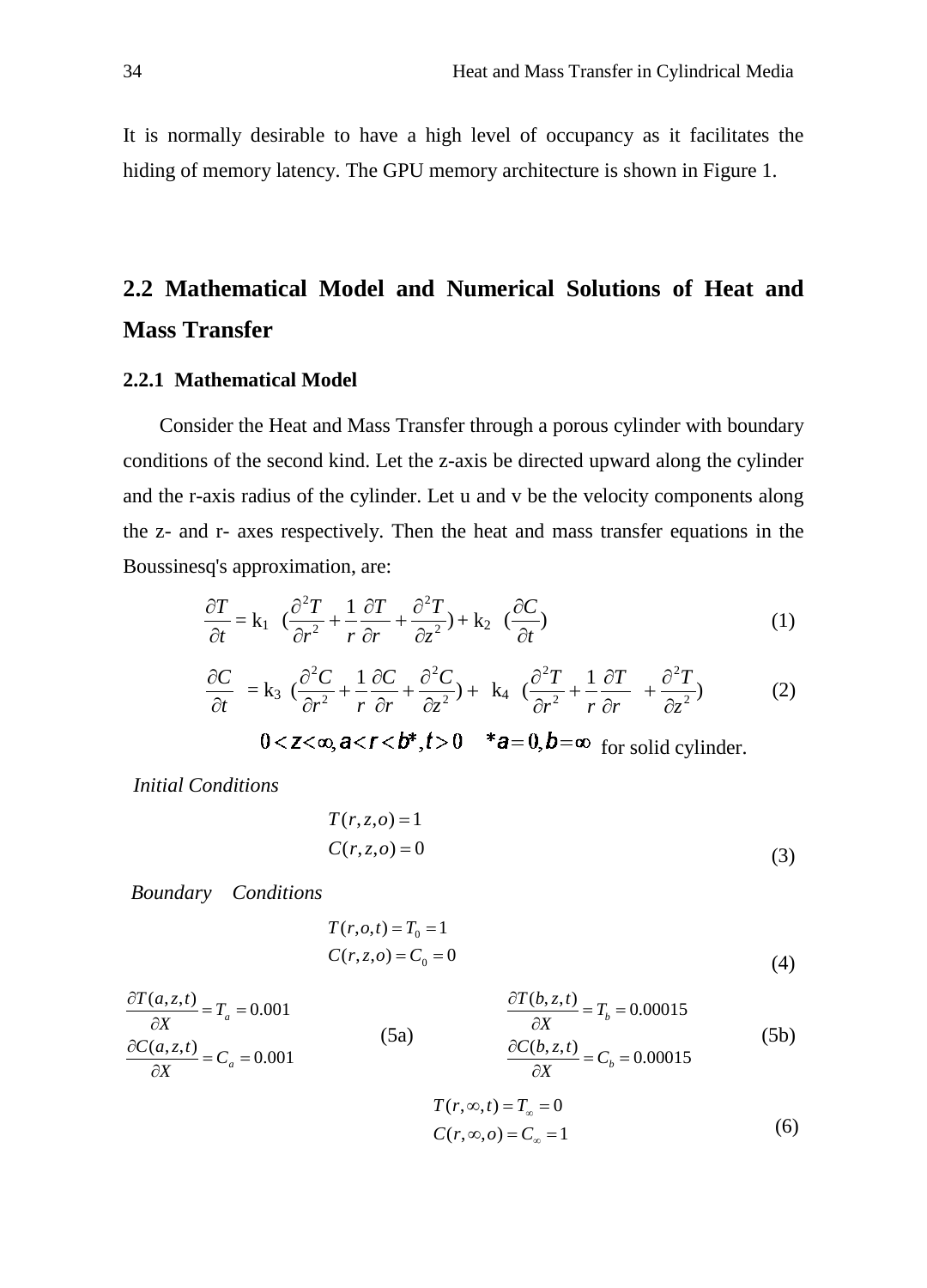Since the cylinder is assumed to be porous,  $\mu_1$  is the velocity of the fluid,  $T_p$ the temperature of the fluid near the cylinder, *T*<sup>∞</sup> the temperature of the fluid far away from the cylinder,  $C_p$  the concentration near the cylinder,  $C_\infty$  the concentration far away from the cylinder,  $g$  the acceleration due to gravity,  $\beta$ the coefficient of volume expansion for heat transfer,  $\beta$  the coefficient of volume expansion for concentration,  $V$  the kinematic viscosity,  $\sigma$  the scalar electrical conductivity,  $\omega$  the frequency of oscillation,  $k$  the thermal conductivity.

From Equation (1) we observe From Equation (1) we observe that  $v_1$  is independent of space co-ordinates and may be taken as constant. We define the following non-dimensional variables and parameters.

$$
t = \frac{t_1 V_0^2}{4v}, z = \frac{V_0 Z_1}{4v}
$$
(8)  

$$
u = \frac{u_1}{V_0}, T = \frac{T_1 - T_\infty}{T_p - T_\infty}, C = \frac{C_1 - C_\infty}{C_p - C_\infty}, P_r = \frac{v}{k}, S_c = \frac{v}{D'}
$$
  

$$
M = \frac{\sigma B_0^2 v}{\rho V_0^2}, G_r = \frac{v g \beta (T_p - T_\infty)}{V_0^3}
$$

$$
G_m = \frac{v g \beta (C_p - C_\infty)}{V_0^3}, \omega = \frac{4 v \omega_i}{V_0^2}
$$

Now taking into account Equations (5), (6), (7), and (8), equations (1) and (2) reduce to the following form:

$$
\frac{\partial T}{\partial t} + \frac{\partial^2 T}{\partial r^2} - 4 \frac{\partial C}{\partial t} + \frac{1}{r} \frac{\partial T}{\partial r} = \frac{4}{P_r} \frac{\partial^2 T}{\partial z^2}
$$
(9)

$$
\frac{\partial \mathbf{C}}{\partial t} + \frac{\partial^2 \mathbf{C}}{\partial r^2} - 4 \frac{\partial \mathbf{T}}{\partial t} + \frac{1}{r} \frac{\partial \mathbf{C}}{\partial r} = \frac{4}{P_r} \frac{\partial^2 \mathbf{C}}{\partial z^2}
$$
(10)

$$
C(r, z, t) = 0, \quad T(r, z, t) = T_0 \qquad t > 0 \tag{11}
$$

$$
\frac{\partial C(r, z, t)}{\partial z} + k \frac{\partial T(r, z, t)}{\partial z} = 0 \qquad t \le 0 \tag{12}
$$

$$
\mathcal{T}(r,\infty,t)=0,\ \ C(r,\infty,t)=1\qquad \qquad t>0\tag{13}
$$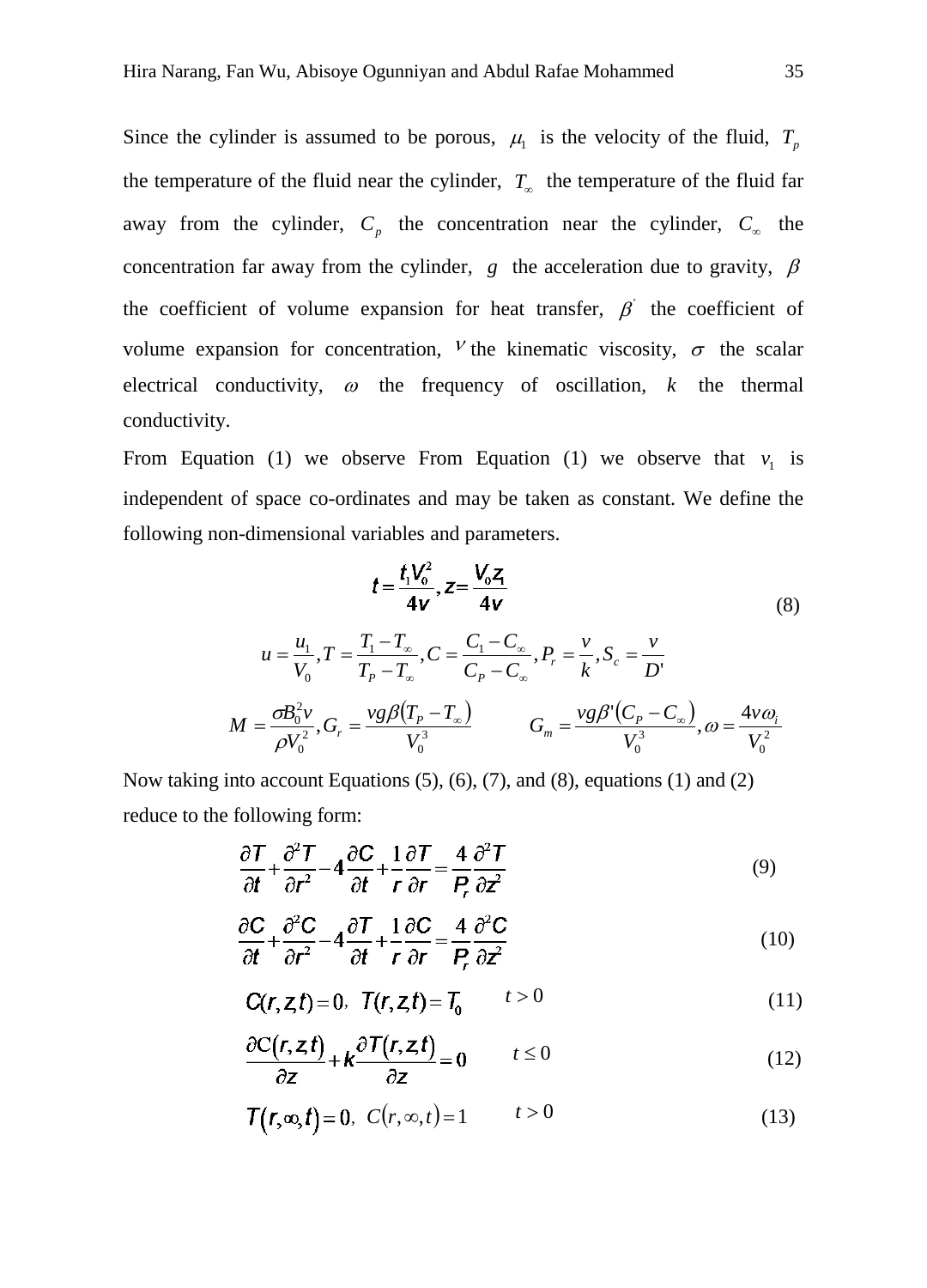#### **2.2.2 Numerical Solutions**

Here we sought a solution by finite difference technique of implicit type namely Crank-Nicolson implicit finite difference method which is always convergent and stable. This method has been used to solve Equations (9), and (10) subject to the conditions given by  $(11)$ ,  $(12)$  and  $(13)$ . To obtain the difference equations, the region of the heat is divided into a gird or mesh of lines parallel to *z*  and *r* axes. Solutions of difference equations are obtained at the intersection of these mesh lines called nodes. The values of the dependent variables *T*, and *C* at the nodal points along the plane  $x = 0$  are given by  $T(0,t)$  and  $C(0,t)$  hence are known from the boundary conditions.

In the figure 2,  $\Delta z$ ,  $\Delta r$  are constant mesh sizes along *z* and *r* directions respectively. We need an algorithm to find single values at next time level in terms of known values at an earlier time level. A forward difference approximation for the first order partial derivatives of *T* and *C*. And a central difference approximation for the second order partial derivative of *T* and *C* are used. On introducing finite difference approximations for:



Figure 2: Finite Difference Grid for solid cylinder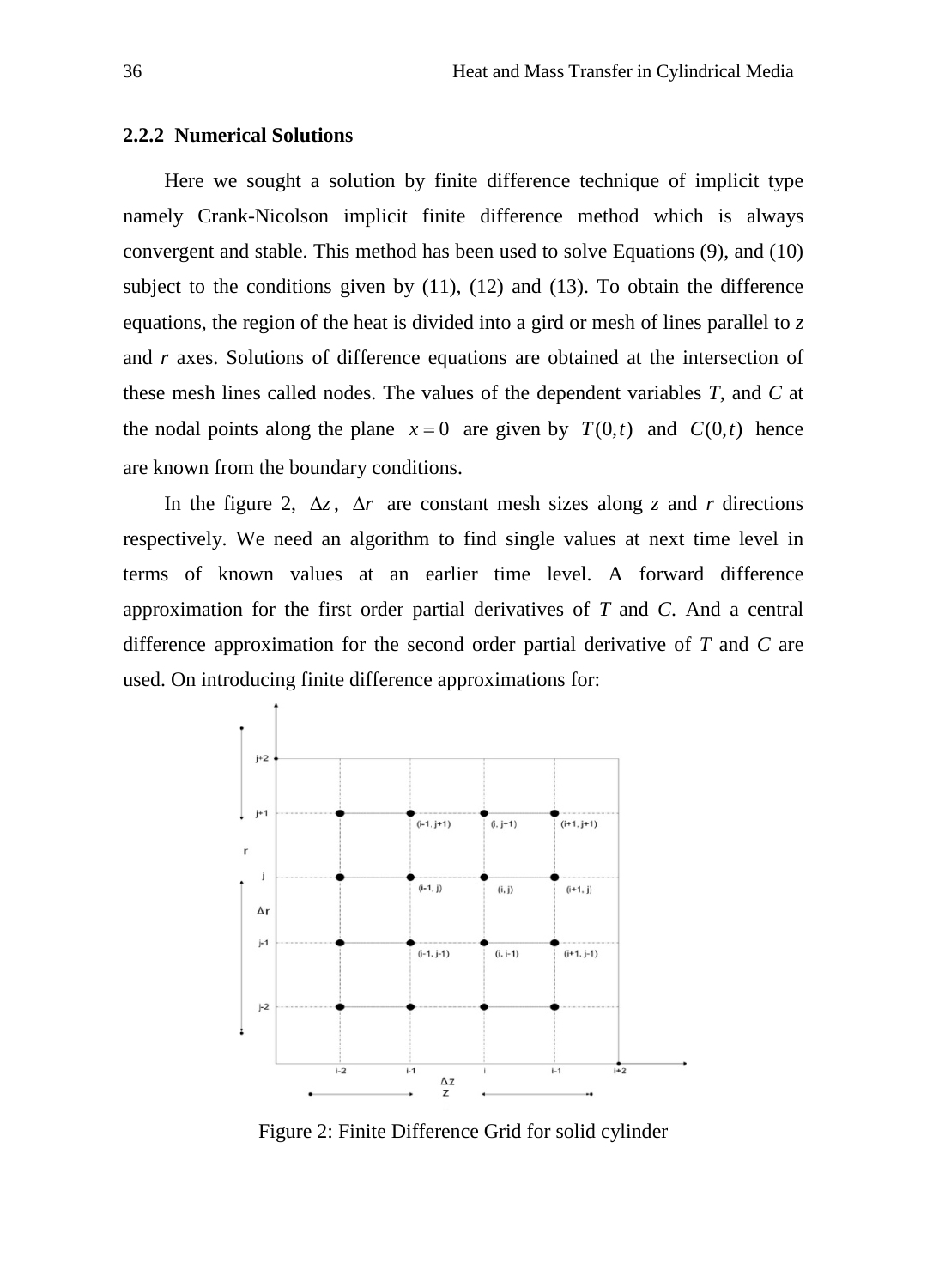

Figure 3: Finite Difference Grid for hollow cylinder

The shaded portion of the grid represents the hollow in the cylinder. For the purposes of coming up with a numerical solution for the problem, the height of the hollow is 0.1, while the radius of the cylinder is 1.0.

$$
\begin{split}\n\left(\frac{\partial^{2}T}{\partial z^{2}}\right)_{i,j} &= \frac{T_{i+1,j} - T_{i-1,j} + T_{i+1,j+1} - T_{i-1,j+1} - 2T_{i,j}}{2(\Delta z)^{2}} \\
\left(\frac{\partial T}{\partial r}\right)_{i,j} &= \frac{T_{i+1,j} - T_{i-1,j} + T_{i+1,j+1} - T_{i-1,j+1}}{4(\Delta r)} \\
\left(\frac{\partial T}{\partial r}\right)_{i,j} &= \frac{T_{i+1,j} - T_{i-1,j} + T_{i+1,j+1} - T_{i-1,j+1}}{4(\Delta r)} \\
\left(\frac{\partial T}{\partial t}\right)_{i,j} &= \frac{C_{i+1,j} - C_{i-1,j} + C_{i+1,j+1} - C_{i-1,j+1}}{4(\Delta t)} \\
\left(\frac{\partial C}{\partial t}\right)_{i,j} &= \frac{C_{i+1,j} - C_{i-1,j} + C_{i+1,j+1} - C_{i-1,j+1}}{4(\Delta t)} \\
\left(\frac{\partial^{2}C}{\partial z^{2}}\right)_{i,j} &= \frac{C_{i+1,j} - C_{i-1,j} + C_{i+1,j+1} - C_{i-1,j+1}}{2(\Delta z)^{2}} \\
\left(\frac{\partial^{2}C}{\partial r^{2}}\right)_{i,j} &= \frac{C_{i+1,j} - C_{i-1,j} + C_{i+1,j+1} - C_{i-1,j+1}}{2(\Delta r)^{2}} \\
\left(\frac{\partial C}{\partial r}\right)_{i,j} &= \frac{C_{i+1,j} - C_{i-1,j} + C_{i+1,j+1} - C_{i-1,j+1}}{4(\Delta r)} \\
\left(\frac{\partial C}{\partial r}\right)_{i,j} &= \frac{C_{i+1,j} - C_{i-1,j} + C_{i+1,j+1} - C_{i-1,j+1}}{4(\Delta r)}\n\end{split}
$$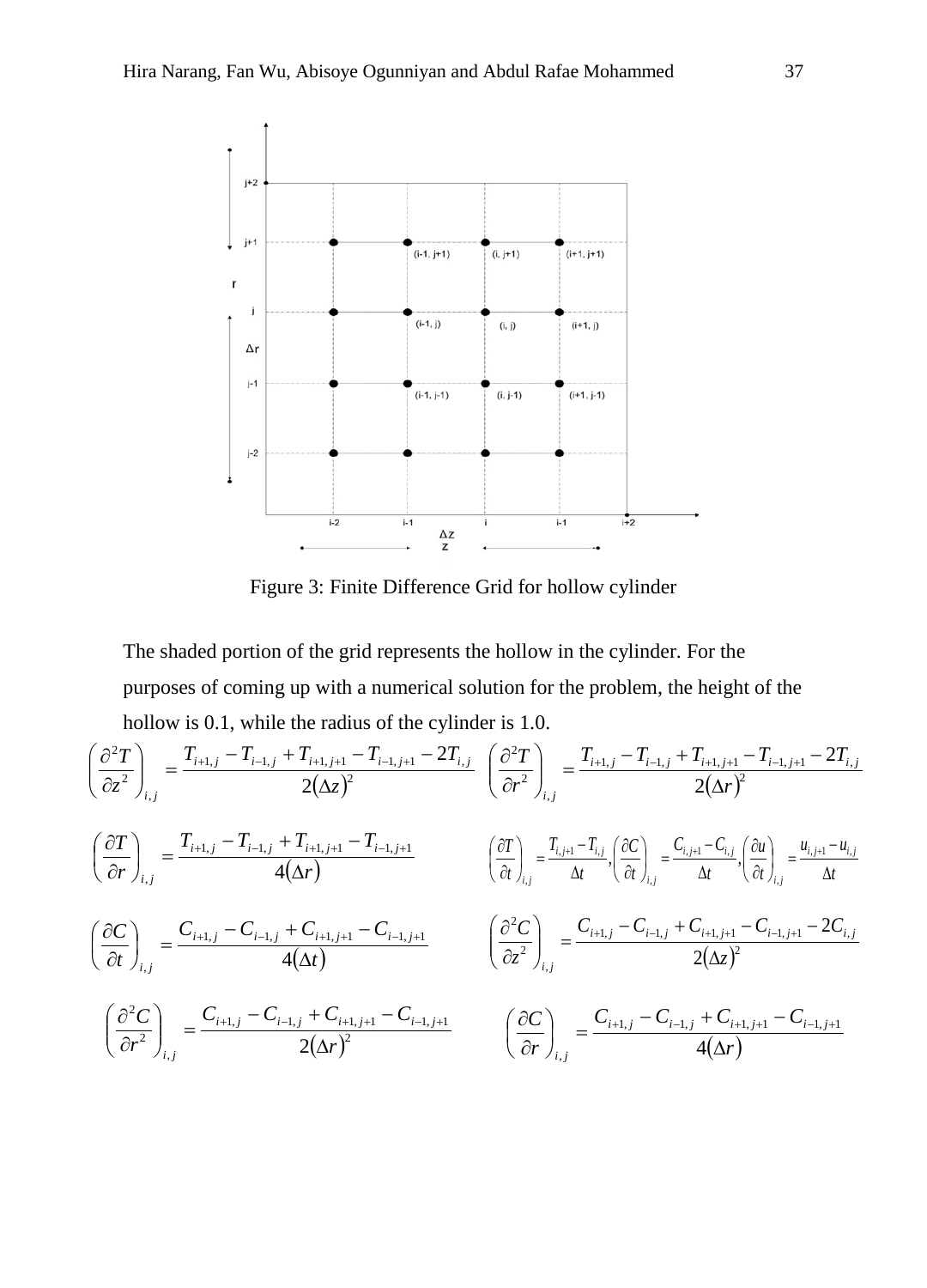The finite difference approximation of Equations (9) and (10) are obtained with substituting Equation (14) into Equations (9) and (10) and multiplying both sides by  $\Delta t$  and after simplifying, we let  $\frac{\Delta t}{(\Delta z)^2} = r = 1$  (method is always stable and

convergent), under this condition the above equations can be written as:

$$
\frac{\partial C}{\partial t} = \frac{1}{2} \frac{(U + V - 2(T_{i,j} + C_{i,j})}{(\Delta r)^2} + \frac{U + V}{2r(\Delta r)} + \frac{(U + V - 2(T_{i,j} + C_{i,j})}{(\Delta z)^2})
$$

$$
\frac{\partial T}{\partial t} = \frac{1}{2} \frac{2U + V - 2(2T_{i,j} + C_{i,j})}{(\Delta r)^2} + \frac{2U + V}{2r(\Delta r)} + \frac{2U + V - 2(2T_{i,j} + C_{i,j})}{(\Delta z)^2})
$$

Let

$$
U = T_{i+1,j} - T_{i-1,j} + T_{i+1,j+1} - T_{i-1,j+1}
$$

and

$$
V = C_{i+1,j} - C_{i-1,j} + C_{i+1,j+1} - C_{i-1,j+1}
$$

### **3 Experimental Results and Discussion**

#### **3.1 Setup and Device Configuration**

The experiment was executed using the CUDA Runtime Library, Quadro FX 4800 graphics card, Intel Core 2 Duo. The programming interface used was Visual Studio. The experiments were performed using a 64-bit Lenovo ThinkStation D20 with an Intel Xeon CPU E5520 with processor speed of 2.27 GHZ and physical RAM of 4.00GB. The Graphics Processing Unit (GPU) used was an NVIDIA Quadro FX 4800 with the following specifications:

| <b>CUDA Driver Version:</b>      | 3.0         |
|----------------------------------|-------------|
| Total amount of global memory:   | 1.59 Gbytes |
| Number of multiprocessors:       | 24          |
| Number of cores:                 | 92          |
| Total amount of constant memory: | 65536 bytes |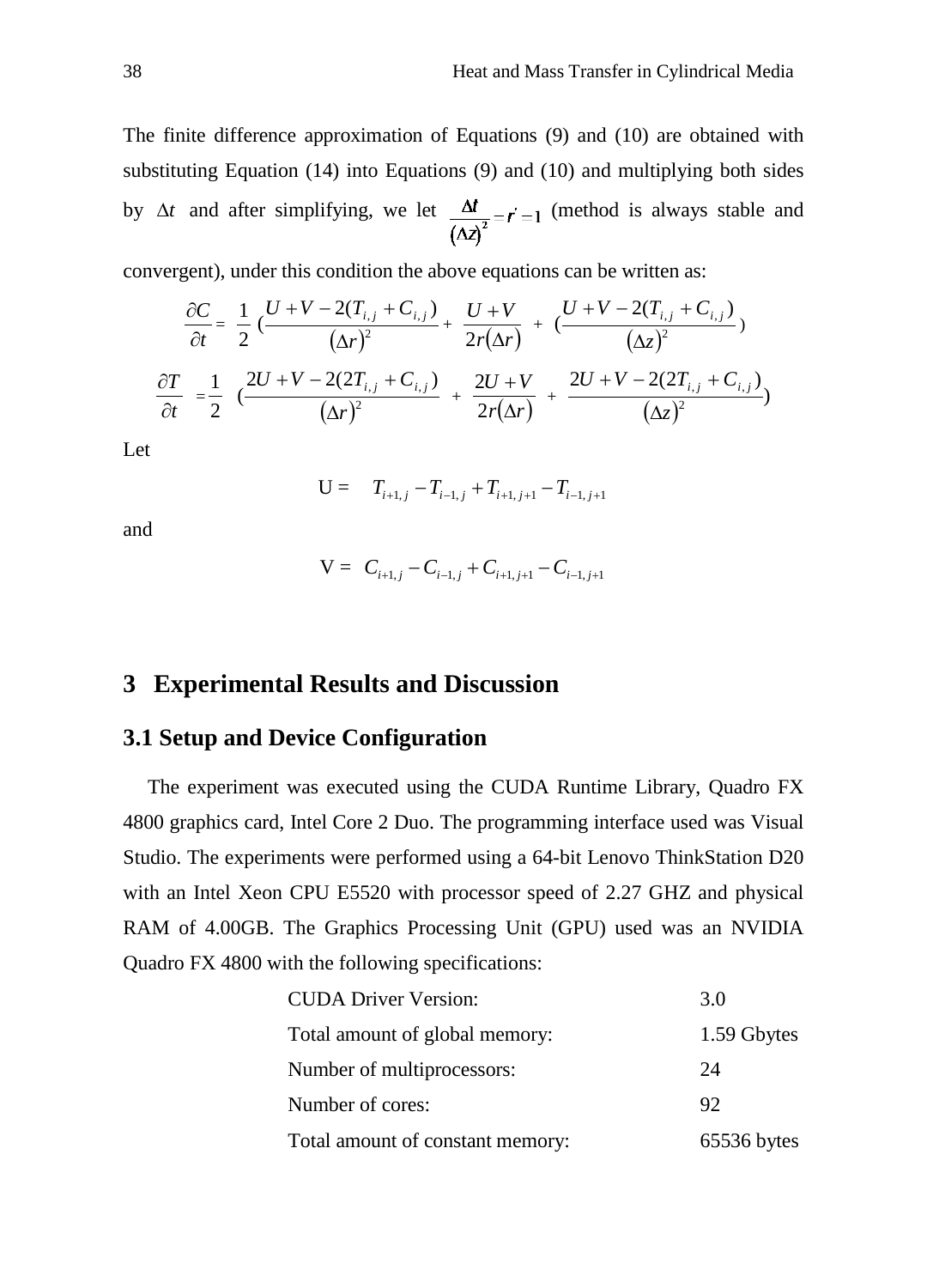Total amount of shared memory per block: 16384 bytes Total number of registers available per block: 16384 Maximum number of threads per block: 512 Bandwidth:

> Host to Device Bandwidth: 3412.1 (MB/s) Device to Host Bandwidth: 3189.4 (MB/s) Device to Device Bandwidth: 57509.6 (MB/s)

In the experiments, we considered solving heat and mass transfer differential equations in solid and hollow capillary porous cylinder with boundary conditions of second kind using numerical methods. Our main purpose here was to obtain numerical solutions for Temperature *T*, and concentration *C* distributions across the various points in a cylinder as heat and mass are transferred from one end of the cylinder to the other. For our experiment, we compared the similarity of the CPU and GPU results. We also compared the performance of the CPU and GPU in terms of processing times of these results.

In the experimental setup, we are given the initial temperature  $T_0$  and concentration  $C_0$  at point  $z = 0$  on the cylinder. Also, there is a constant temperature and concentration  $N_0$  constantly working the surface of the cylinder. The temperature at the other end of the cylinder where  $z = \infty$  is assumed to be ambient temperature (assumed to be zero). Also, the concentration at the other end of the cylinder where  $z = \infty$  is assumed to be negligible ( $\approx$  0). Our initial problem was to derive the temperature  $T_1$  and concentration  $C_1$  associated with the initial temperature and concentration respectively. We did this by employing the finite difference technique. Hence, we obtained total initial temperature of  $(T_0 + T_1)$ and total initial concentration of  $(C_0 + C_1)$  at  $z = 0$ . These total initial conditions were then used to perform calculations.

For the purpose of implementation, we assumed a fixed length of the cylinder and varied the number of nodal points *N* to be determined in the cylinder. Since *N*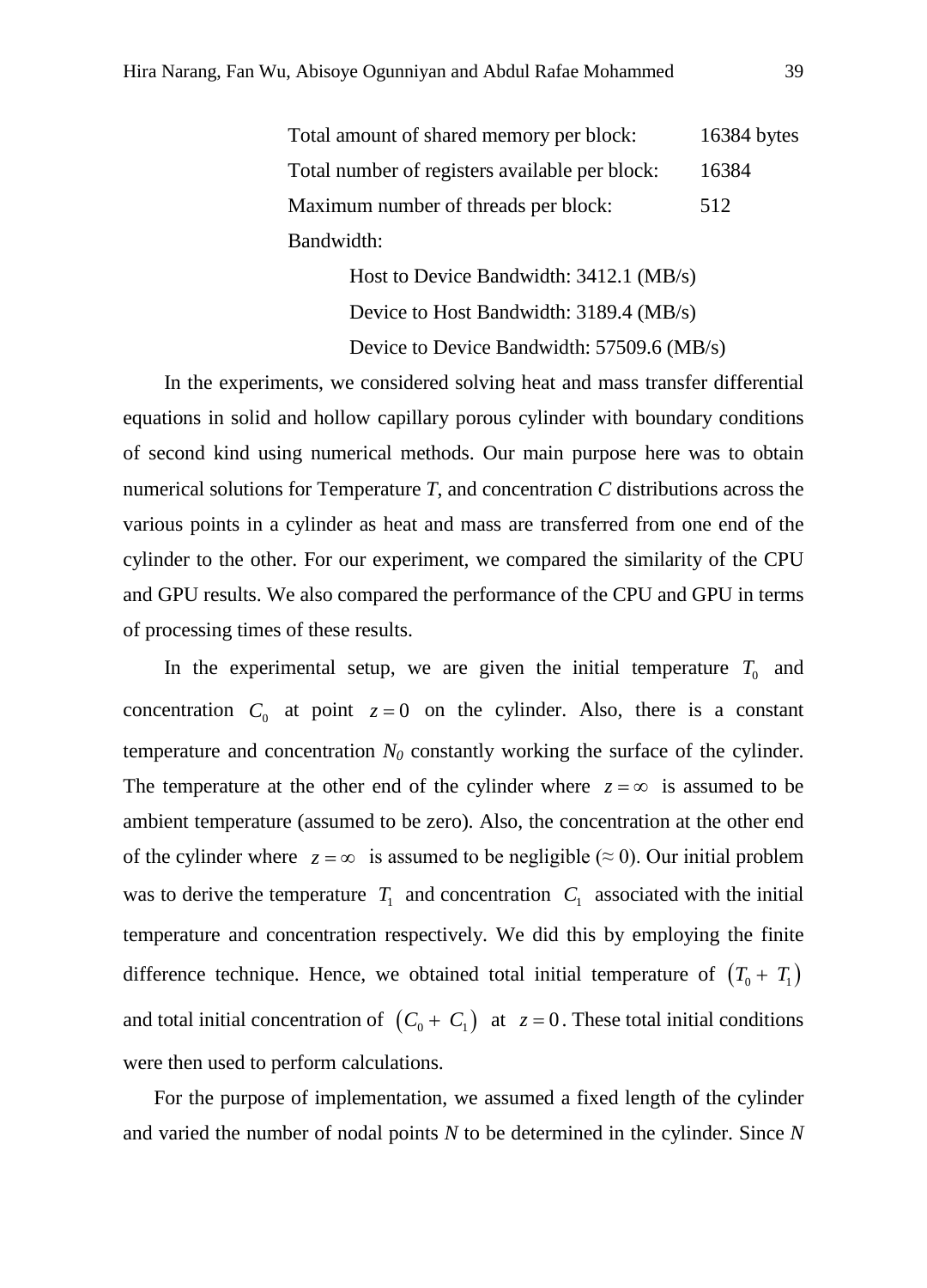is inversely proportional to the step size  $\Delta z$ , increasing *N* decreases  $\Delta z$  and therefore more accurate results are obtained with larger values of *N*. For easy implementation in Visual Studio, we employed the Forward Euler Method (FEM) for forward calculation of the temperature and concentration distributions at each nodal point in both the CPU and GPU. For a given array of size *N*, the nodal points are calculated iteratively until the values of temperature and concentration become stable. In this experiment, we performed the iteration for 10 different time steps. After the tenth step, the values of the temperature and concentration became stable and are recorded. We run the tests for several different values of *N* and *∆z* and the error between the GPU and CPU calculated results were increasingly smaller as N increased. Finally, our results were normalized in both the GPU and CPU.

#### **3.2 Experimental Results**

The normalized temperature and concentration distributions at various points in the solid cylinder are depicted in Table 1 and Table 2, and hollow cylinder are depicted in Table 3 and Table 4 respectively. We can immediately see that, at each point in the cylinder, the CPU and GPU computed results are similar. In addition, the value of temperature is highest and the value of concentration is lowest at the point on the cylinder where the heat resource and mass resource are constantly applied. As we move away from this point, the values of the temperature decrease and concentration increase. At a point near the designated end of the cylinder, the values of the temperature approach zero and concentration approach one.

| Z.     | <b>CPU RESULTS</b> | <b>GPU RESULTS</b> |
|--------|--------------------|--------------------|
| 7.813  | 0.697518           | 0.697419           |
| 15.625 | 0.437492           | 0.437392           |
| 29.688 | 0.122683           | 0.122583           |

Table 1: Comparison of GPU and CPU Results for Solid Cylinder (Temperature)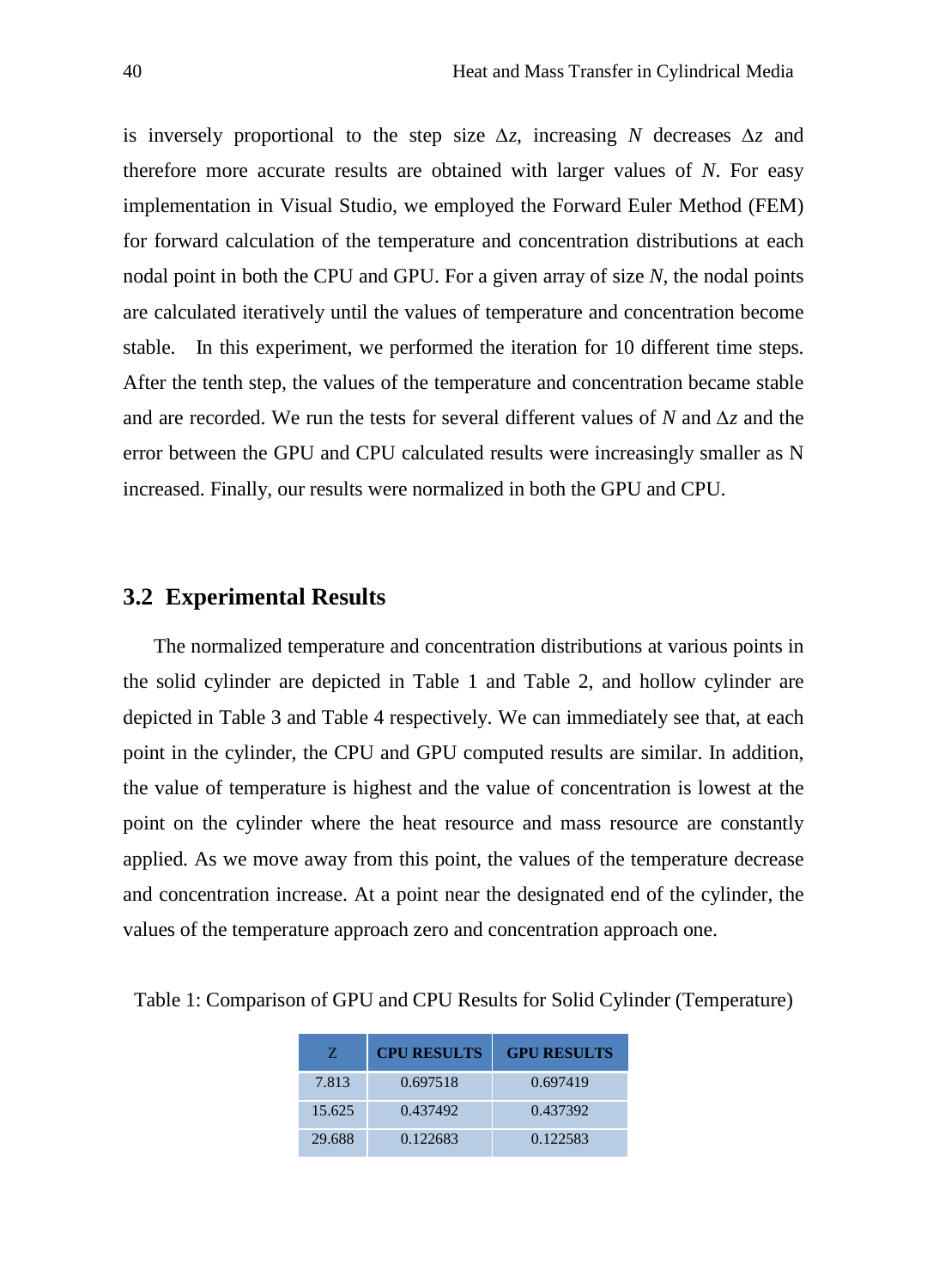| 37.500  | 0.047844 | 0.047644 |
|---------|----------|----------|
| 45.313  | 0.016684 | 0.016584 |
| 53.125  | 0.006823 | 0.006723 |
| 60.938  | 0.003061 | 0.002961 |
| 68.750  | 0.002110 | 0.002010 |
| 76.563  | 0.001917 | 0.001817 |
| 82.813  | 0.002074 | 0.001774 |
| 89.063  | 0.001860 | 0.001760 |
| 96.875  | 0.001856 | 0.001756 |
| 104.690 | 0.001850 | 0.001750 |
| 129.690 | 0.001657 | 0.001558 |
| 143.750 | 0.000897 | 0.000797 |
| 150,000 |          |          |
|         |          |          |

# Table 2: Comparison of GPU and CPU Results for Solid Cylinder (Concentration)

| Z       | <b>CPU RESULTS</b> | <b>GPU RESULTS</b> |
|---------|--------------------|--------------------|
| 7.813   | 0.000470           | 0.000464           |
| 15.625  | 0.000581           | 0.000575           |
| 29.688  | 0.000645           | 0.000638           |
| 37.500  | 0.000653           | 0.000645           |
| 45.313  | 0.000657           | 0.000648           |
| 53.125  | 0.000659           | 0.000649           |
| 60.938  | 0.000656           | 0.000651           |
| 68.750  | 0.000671           | 0.000665           |
| 76.563  | 0.000732           | 0.000725           |
| 82.813  | 0.000909           | 0.000901           |
| 89.063  | 0.001629           | 0.001620           |
| 96.875  | 0.004753           | 0.004743           |
| 104.690 | 0.015492           | 0.015482           |
| 129.690 | 0.244210           | 0.244200           |
| 143.750 | 0.696986           | 0.696978           |
| 150,000 | 1.000000           | 1.000000           |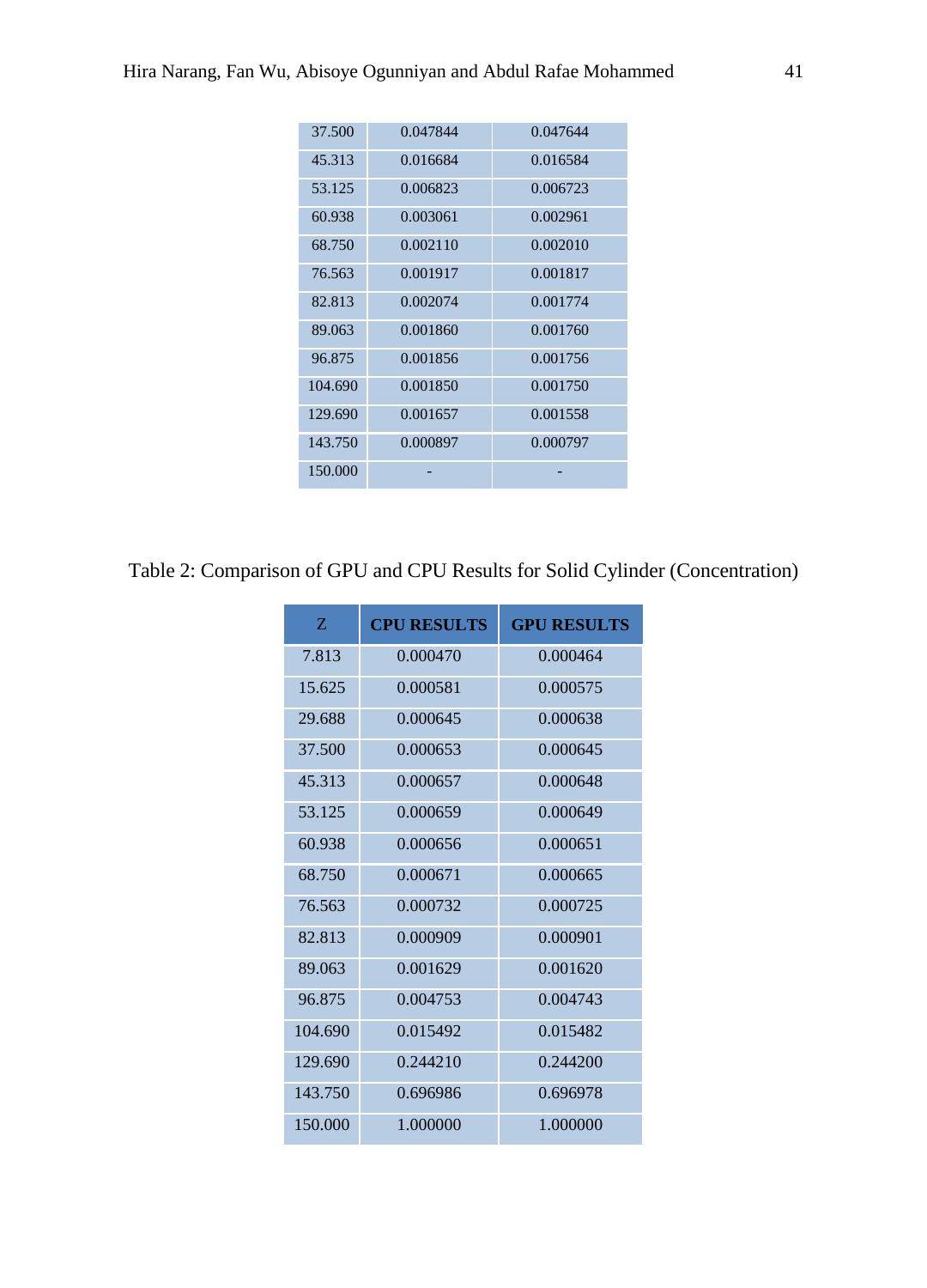| Z      | <b>GPU RESULTS</b> | <b>CPU RESULTS</b> |
|--------|--------------------|--------------------|
| 7.813  | 0.000487           | 0.000488           |
| 15.625 | 0.001130           | 0.001132           |
| 29.688 | 0.002084           | 0.002087           |
| 37.5   | 0.002567           | 0.002571           |
| 45.313 | 0.003079           | 0.003084           |
| 53.125 | 0.003671           | 0.003677           |
| 60.938 | 0.004812           | 0.004813           |
| 68.75  | 0.006331           | 0.006333           |
| 76.563 | 0.010615           | 0.010618           |
| 82.813 | 0.014678           | 0.014682           |
| 89.063 | 0.025268           | 0.025273           |
| 96.875 | 0.044846           | 0.044852           |
| 104.69 | 0.095074           | 0.095081           |
| 129.69 | 0.448736           | 0.448737           |
| 143.75 | 0.849127           | 0.849128           |
| 150    | 1.000000           | 1.000000           |

Table 3: Comparison of GPU and CPU Results for hollow Cylinder (Concentration)

Table 4: Comparison of GPU and CPU Results for hollow Cylinder (Tempreture)

| Z      | <b>GPU RESULTS</b> | <b>CPU RESULTS</b> |
|--------|--------------------|--------------------|
| 7.813  | 0.774215           | 0.774216           |
| 15.625 | 0.504365           | 0.504366           |
| 29.688 | 0.2184             | 0.218401           |
| 37.500 | 0.132061           | 0.132062           |
| 45.313 | 0.076065           | 0.076066           |
| 53.125 | 0.034741           | 0.034747           |
| 60.938 | 0.016236           | 0.016237           |
| 68.750 | 0.011722           | 0.011724           |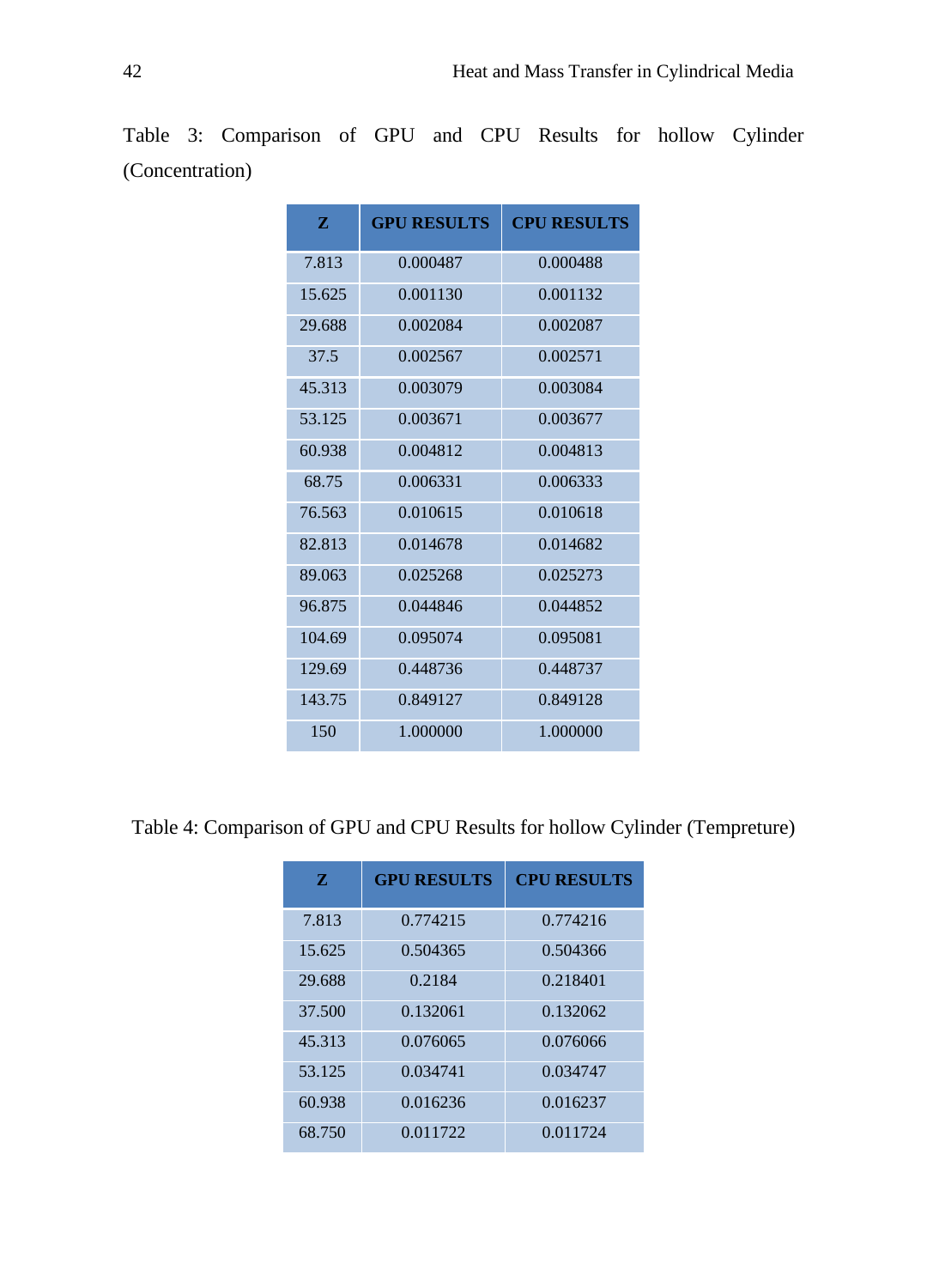| 76.563  | 0.007502 | 0.007503         |
|---------|----------|------------------|
| 82.813  | 0.006701 | 0.006702         |
| 89.063  | 0.006239 | 0.006240         |
| 96.875  | 0.006163 | 0.006169         |
| 104.690 | 0.006122 | 0.006130         |
| 129.690 | 0.004154 | 0.004155         |
| 143.750 | 0.00117  | 0.001171         |
| 150,000 | 0        | $\left( \right)$ |

Figure 3a and Figure 3b Shows the temperature and concentration distribution in the solid cylinder with 4 different radiuses.



Figure 3a: Temperature for Solid Cylinder with 4 Different Radiuses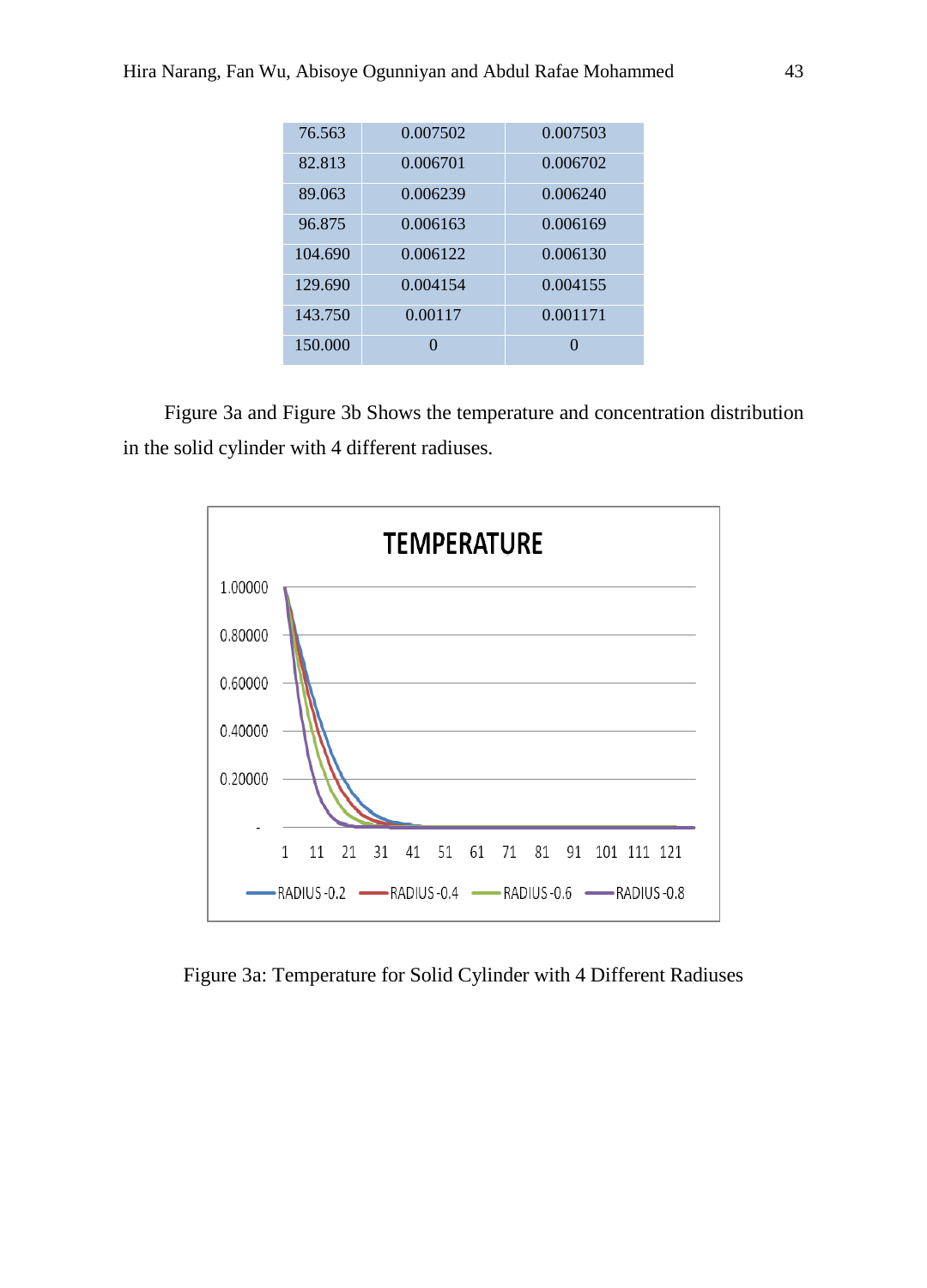

Figure 3b: Concertration for Solid Cylinder with 4 Different Radiuses

Figure 4a and Figure 4b shows the temperature and concentration distribution in the hollow cylinder with 4 different radiuses.



Figure 4a: Temperature for Hollow Cylinder with 4 Different Radiuses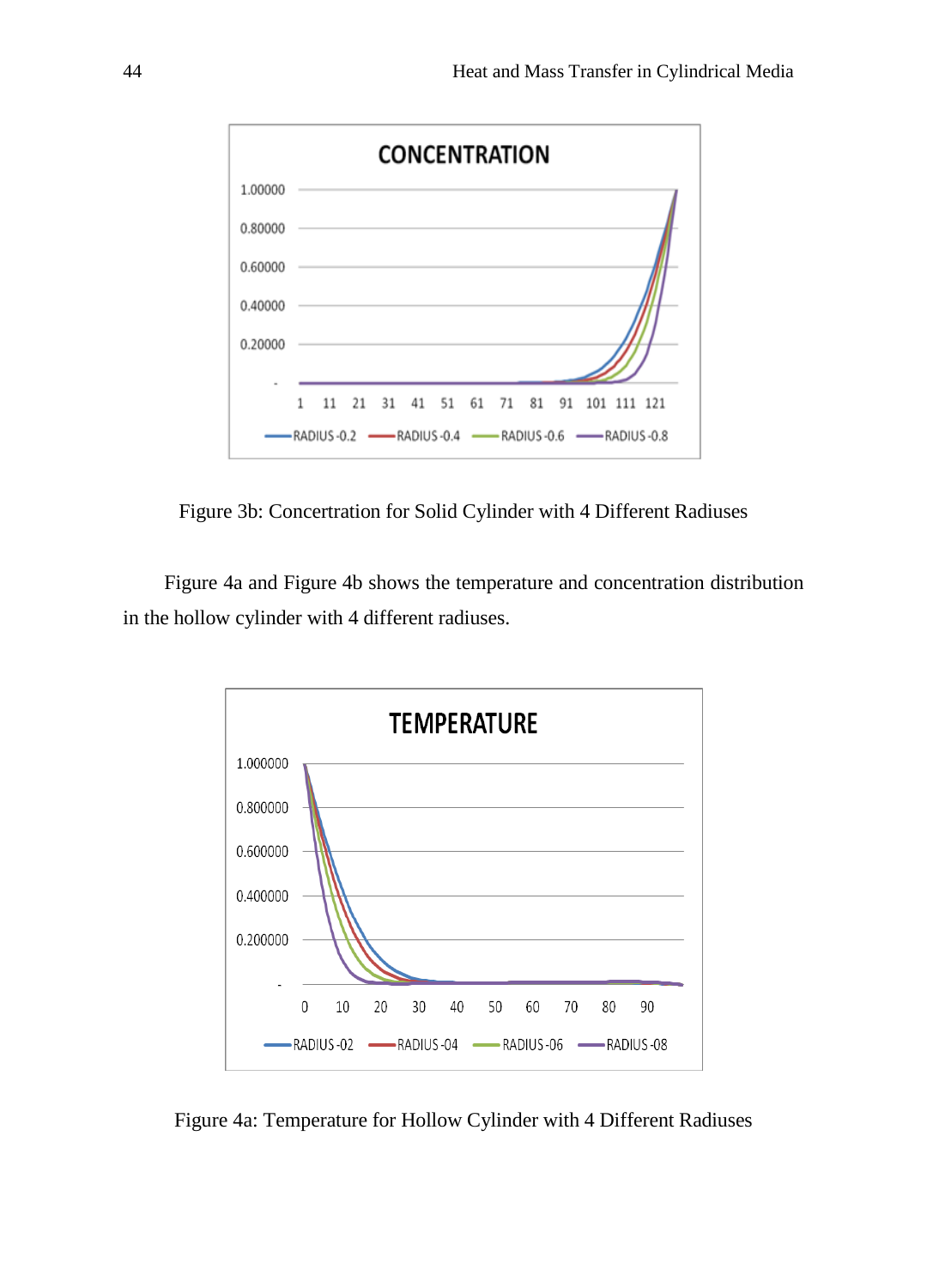

Figure 4b: Concertration for Hollow Cylinder with 4 Different Radiuses

Furthermore, we also evaluated the performance of the GPU (NVIDIA Quadro FX 4800) in terms of solving heat and mass transfer equations by comparing its execution time to that of the CPU (Intel Xeon E5520).

For the purpose of measuring the execution time, the same functions were implemented in both the device (GPU) and the host (CPU), to initialize the temperature and concentration and to compute the numerical solutions. In this case, we measured the processing time for different values of N. The graph in Figure 5 depicts the performance of the GPU versus the CPU in terms of the processing time. We run the test for N running from 15 to 11500 with increments of 30 and generally, the GPU performed the calculations a lot faster than the CPU.

- When N was smaller than 3500, the CPU performed the calculations faster than the GPU.
- For N larger than 3500 the GPU performance began to increase considerably.

Figure 5 and Figure 6 show some of our experimental results for both solid and hollow cylinder.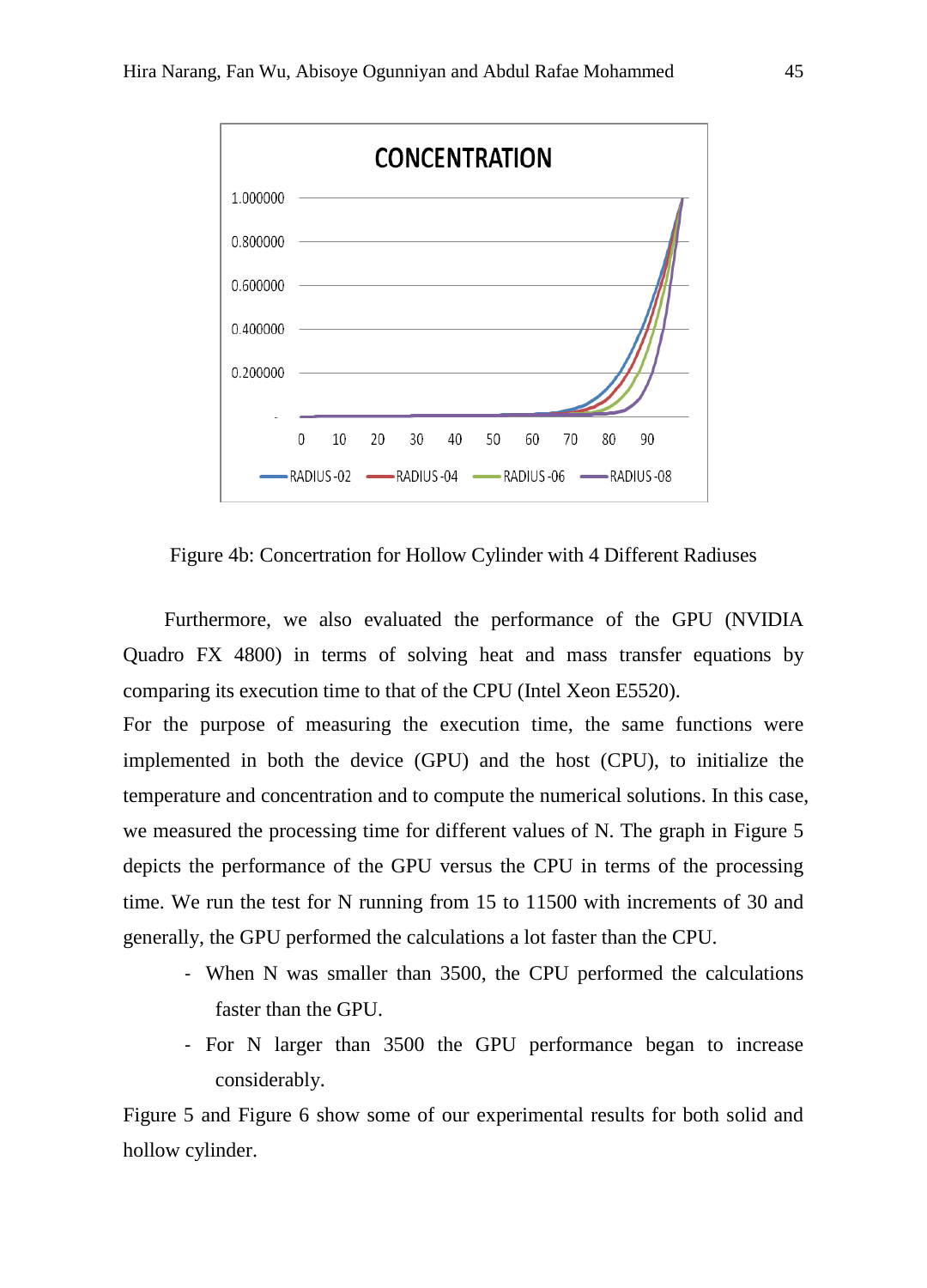

Figure 5: Performance of GPU and CPU Implementations for solid cylinder



Figure 6: Performance of GPU and CPU Implementations for hollow cylinder

Finally, the accuracy of our numerical solution was dependent on the number of iterations we performed in calculating each nodal point, where more iteration means more accurate results. In our experiment, we observed that after 9 or 10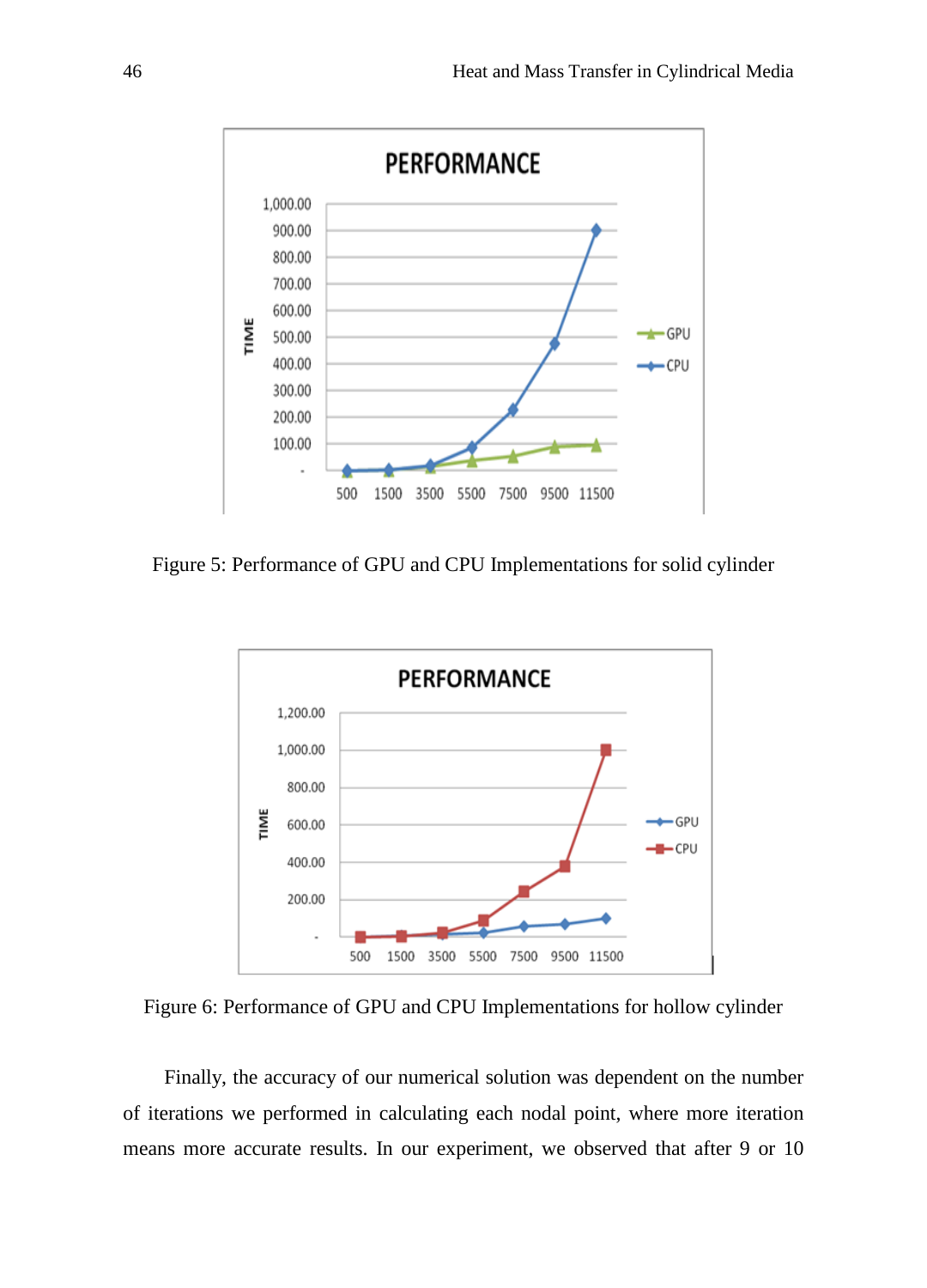iterations, the solution to the heat and mass equation at a given point became stable. For optimal performance, and to keep the number of iterations the same for both CPU and GPU, we used 10 iterations. Both groups of experimental results for solid and hollow cylinder show about 10 times speed-up.

# **4 Conclusion and Future Work**

We have presented our numerical approximations to the solution of the heat and mass transfer equation with the second kind of boundary conditions for both solid and hollow cylinder using finite difference method on GPGPUs. Our conclusion shows that finite difference method is well suited for parallel programming. We implemented numerical solutions utilizing highly parallel computations capability of GPGPU on nVidia CUDA. We have demonstrated GPU can perform significantly faster than CPU in the field of numerical solution to heat and mass transfer. Both groups of experimental results for solid and hollow cylinder indicate that our GPU-based implementation shows a significant performance improvement over CPU-based implementation and the maximum observed speedups are about 10 times.

There are several avenues for future work. We would like to test our algorithm on different GPUs and explore the new performance opportunities offered by newer generations of GPUs. It would also be interesting to explore more tests with large-scale data set. Finally, further attempts will be made to explore more complicated problems both in terms of boundary and initial conditions as well as other geometry.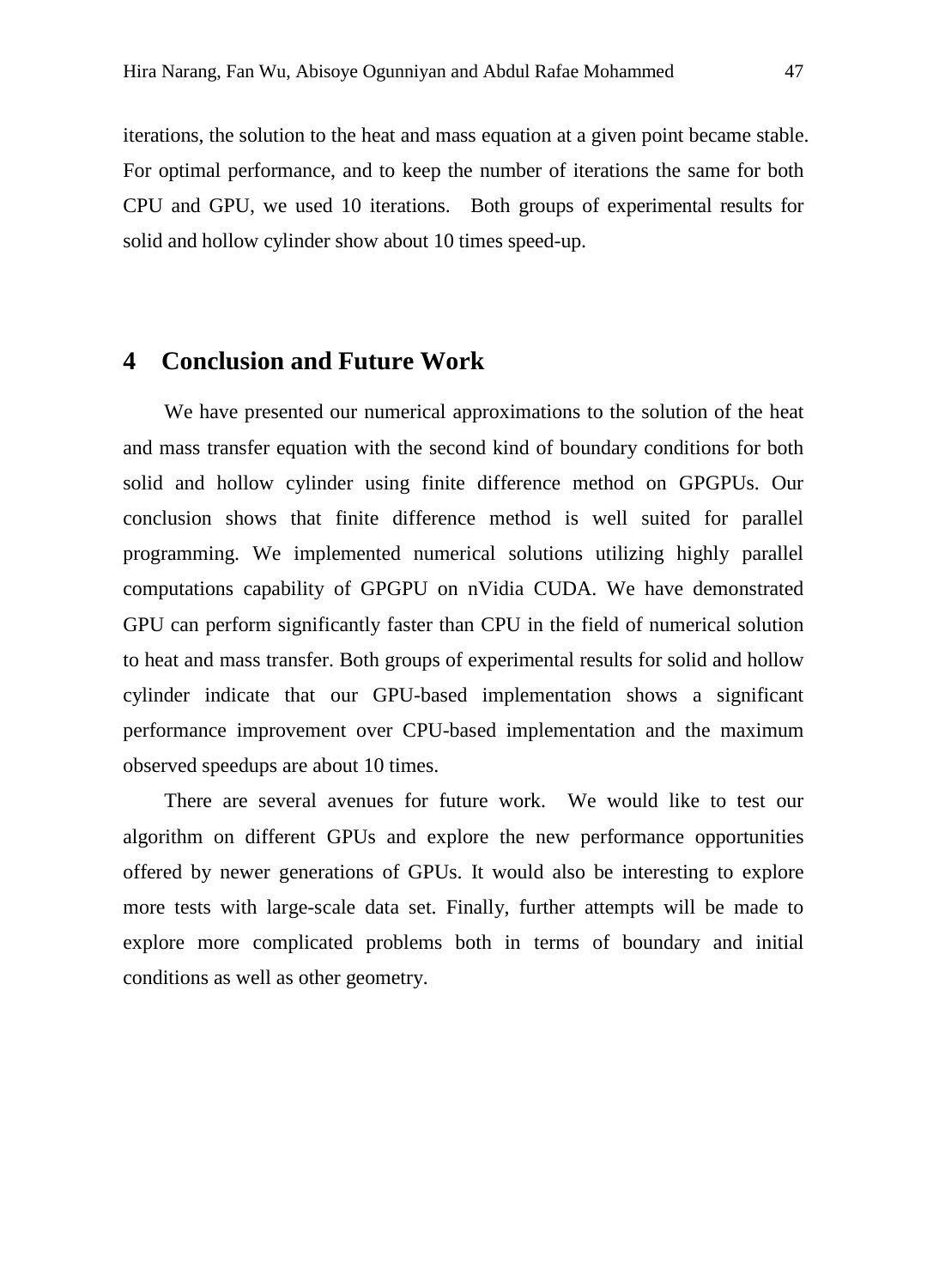# **References**

- [1] J.D. Owens, D. Luebke, N. Govindaraju, M. Harris, J. Krger, A.E. Lefohn and T.J. Purcell, A survey of general-purpose computation on graphics hardware, *Computer Graphics Forum*, **26**(1), (2007), 80-113.
- [2] NVIDIA Corporation, NVIDIA Programming Guide 2.3. Retrieved July, 2009. [www.nvidia.com.](http://www.nvidia.com/)
- [3] A.V. Luikov, *Heat and Mass Transfer in Capillary Porous Bodies*, Pergamon Press, 1966.
- [4] Hira Narang and Rajiv Nekkanti, Wavelet-based Solution to Time-dependent Two-point Initial Boundary Value Problems with Non-Periodic Boundary Conditions, *Proceedings of the IATED International Conference Signal Processing, Pattern Recognition & Applications*, (July 3-6, 2001), Rhodes, Greece.
- [5] Hira Narang and Rajiv Nekkanti, Wavelet-based Solution of Boundary Value Problems involving Hyperbolic Equations, *Proceedings from the IATED International Conference Signal Processing, Pattern Recognition & Applications*, (June 25-26, 2002).
- [6] Hira Narang and Rajiv Nekkanti, Wavelet-based solutions to problems involving Parabolic Equations, *Proceedings of the IATED International Conference Signal Processing, Pattern Recognition & Applications*, (2001), Greece.
- [7] Hira Narang and Rajiv Nekkanti, Wavelet-Based Solution to Elliptic Two-Point Boundary Value Problems with Non-Periodic Boundary Conditions, *Proceedings from the* WSEAS *international conference in Signal, Speech, and Image processing*, (Sept. 25-28, 2002).
- [8] Hira Narang and Rajiv Nekkanti, Wavelet-Based Solution to Some Time-Dependent Two-Point Initial Boundary Value Problems with Non-Linear Non-Periodic Boundary Conditions, *International Conference on*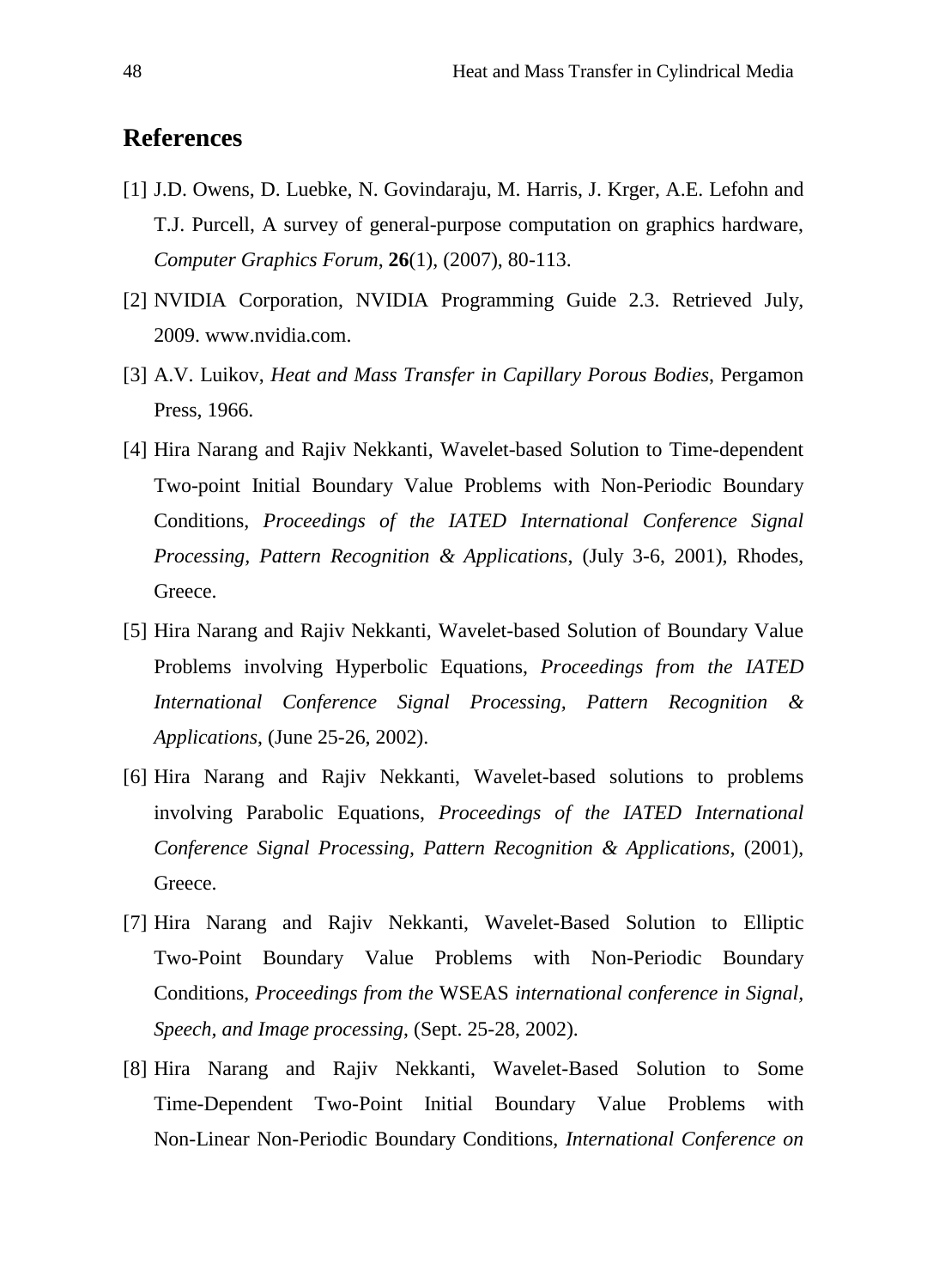*Scientific computation and differential equations*, SCICADE 2003, Trondheim, Norway, (June 30-July 4, 2003).

- [9] Hira Narang and Rajiv Nekkanti, Wavelet based Solution to Time-Dependent Two Point Initial Boundary Value Problems with Non-Periodic Boundary Conditions involving High Intensity Heat and Mass Transfer in Capillary Porous Bodies, IATED *International Conference Proceedings*, Gainesville, FL (2004).
- [10] Vishwavidyalaya Ambethkar, Numerical Solutions of Heat and Mass Transfer Effects of an Unsteady MHD Free Conective Flow Past an Iffinite Vertical Plate With Constant Suction, *Journal of Naval Architecture and Marine Engineering*, (June, 2008), 28-36.
- [11] Jens Krüger and Rüdiger Westermann, Linear Algebra Operators for GPU Implementation of Numerical Algorithms, *ACM Transactions on Graphics, Proceedings of* SIGGRAPH, (July, 2003), 908-916.
- [12] Jeff Bolz, Ian Farmer, Eitan Grinspun and Peter Schröoder, Sparse Matrix Solvers on the GPU: Conjugate Gradients and Multigrid, *ACM Transactions on Graphics*, *Proceedings of* SIGGRAPH, (July, 2003), 917-924.
- [13] Nolan Goodnight, Cliff Woolley, David Luebke and Greg Humphreys. A Multigrid Solver for Boundary Value Problems Using Programmable Graphics Hardware, *Proceeding of Graphics Hardware*, (July, 2003), 102-111.
- [14] Mark Harris, William Baxter, Thorsten Scheuermann and Anselmo Lastra. Simulation of Cloud Dynamics on Graphics Hardware, *Proceedings of Graphics Hardware*, (July, 2003), 92-101.
- [15] Mark Harris, *Real-Time Cloud Simulation and Rendering*, PhD thesis, 2003.
- [16] Theodore Kim and Ming Lin, Visual Simulation of Ice Crystal Growth, *Proceedings of* SIGGRAPH/Eurographics *Symposium on Computer Amination*, (July, 2003), 86-97.